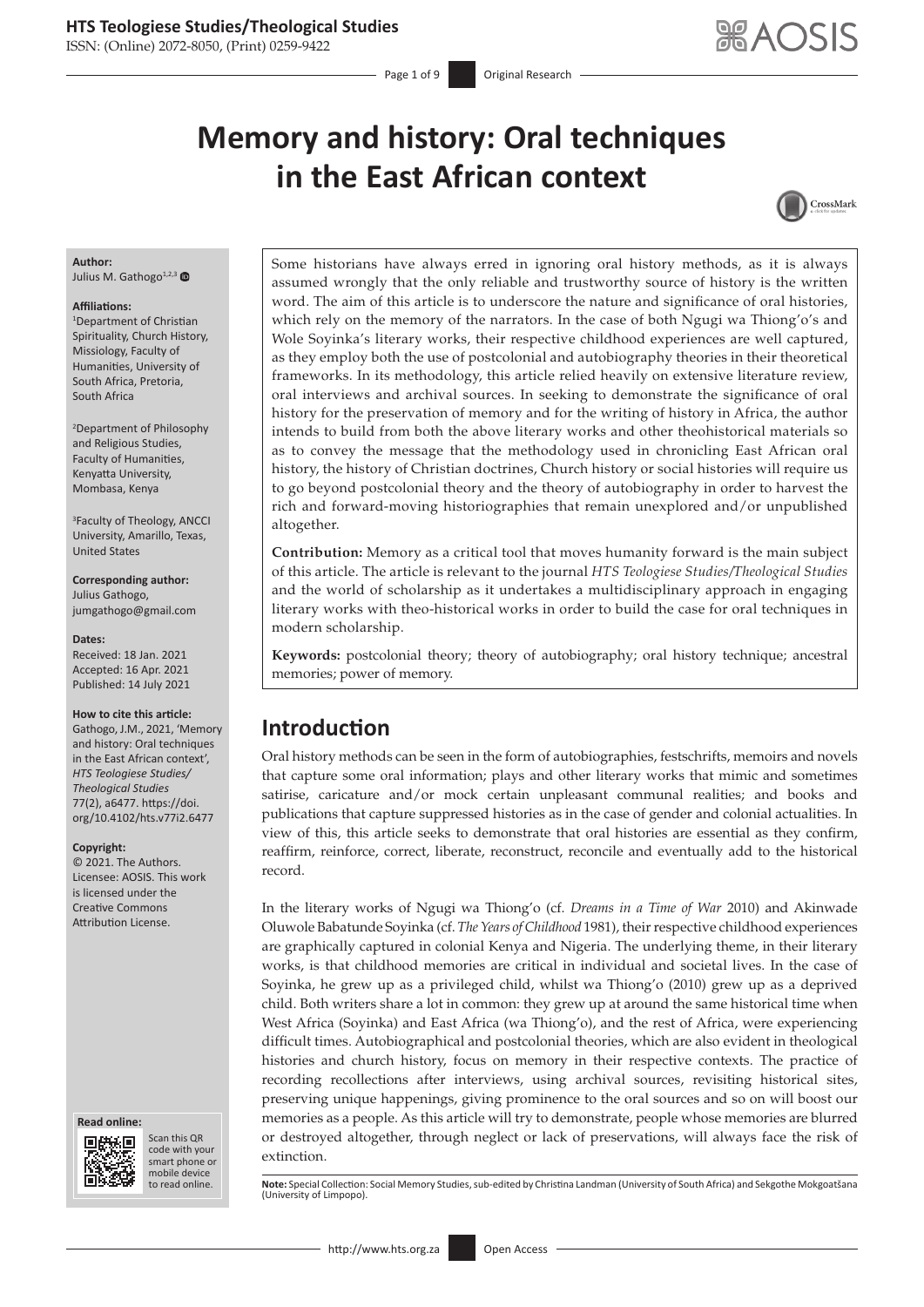Whilst memory can be seen merely as the means to which we draw on our past experiences so as to enrich the present information, it is worthwhile to concede that the age of science and technology drives us to broaden our understanding of these experiences (Bryman 2004:21; Crotty 2003:5). This means that 'memory' is not just the term given to the processes and structures dealing with the stowing and the resultant retrieval and/or recovery of data (Crotty 2003:6). Considering that memory is crucial to all the pillars of culture (refer to religion, economics, politics, aesthetics, ethics and kinship) (Mugambi 1989:128), researchers in human and social sciences will continue to rely on oral traditions and storytelling and/or oral narrative as a critical variable, in the East African context and in the rest of the tropical Africa.

From the outset, it is worthwhile to concede that autobiographical memory is something to do with a memory system that consists of episodes recollected from an individual's life is based on experiences, events, phenomena and daily encounters – some of which reshape world history – and is periodical, timely and captures the whole essence of our being (Crotty 2003:7; Roberts 2002:3). This understanding of memory as a powerful tool in human endeavours was graphically captured by Michelle Obama as she bewailed the loss of her father, Fraser C. Robinson (1935–1991), in a speech that was delivered on 09 June 2009:

Now, my Dad didn't live to see me in the White House. He passed away from complications from his illness when I was in my twenties. And, graduates, let me tell you, he is the hole in my heart. His loss is my scar. (p. 91)

### She went on to say:

But let me tell you something, his memory drives me forward every single day of my life. Every day, I work to make him proud. Every day, I stay hungry, not just for myself, but for him and for my mom and for all the kids I grew up with who never had the opportunities that my family provided for me. (Obama 2020:1)

In light of this, this presentation will attempt to address the view that even if there are many theories and methods in contemporary scholarship, autobiographical memory is critical in postcolonial scholarship as it will successfully usher in a positive reconstruction of our society.

As will be demonstrated in this article, through all the vicissitudes of life, and especially in the world of academia, oral techniques have been used across disciplines to extend knowledge. This dalliance with memory and/or oral techniques is evident in literary works, East African literature, the study of religion, autobiographical theory, leaders' memoirs, postcolonial theory, feminist theory, womanist scholarship, cultural hermeneutics, comparative religions, analytical history and oikotheology (the theology of the whole household of God) amongst other areas, so as to enrich the present information, reinforce what is already known in history and/or to build new knowledge altogether (Gathogo

2020c:52–97). Certainly, memory and its resultant oral techniques will be needed to reinforce existing literature or to clarify issues that have remained ambiguous to the society. For example, the role of Portuguese missionaries in the 15th and 16th centuries on the East African coast (Gathogo 2013a:2) will need to be revisited and rewritten from the perspective of the locals rather than from the perspectives of the European anthropologists and explorers of the time (Gathogo 2013a:167–192). For as the African saying goes, unless the Lion learns how to write, every story will glorify the Hunter. Put differently, if the Lion fails to write his or her side of the story, the Hunter will keep telling the story from his or her own perspective, for example saying that his or her medals, expeditions, bravery and other heroic acts in the jungle are the only good things.

In turn, the story of the Lion will continue to be presented as cruel, barbaric, merciless and as the de facto enemy of human well-being – hence the justification to destroy the Lion the moment an opportunity avails itself. Certainly, a court of Hyenas will always pronounce a death sentence on a Goat for serious crimes, real or imagined. Equally, if our rich oral narratives are not retrieved and subjected to the canons of modern publications, the East African context will continue to be dismissed, as in the case where European anthropologists of the 19th and early 20th centuries described the African God as a *deus remotus* [a withdrawn God], African religious practitioners as fetish worshippers and African religion as fetishism (Idowu 1973:51), ancestral worship, paganism, dualism, pantheism, animism, idolatry, heathenism, primitivism and polytheism, amongst others (Parrinder 1962:21).

### **Methodology**

The methodology in this article is broad-based, as it incorporates literary works, conventional writings in human sciences, archival sources and an extensive review of the literature. In view of this, it sets out on the premise that the critical roles of outstanding East African church leaders, both Protestants and Catholics, need to be revisited from an autobiographical perspective and/or through other related methodologies. Equally, colonial and postcolonial discourses in East Africa need to be recaptured in the 21st century so as to clarify early misunderstandings and ambiguities. In this article, I will cite several cases that underscore the power of memory in academia, in the general vicissitudes of life, and in mitigating the negative factors of globalisation. Case studies of literary works and ecclesiastical histories in East Africa will certainly aid in repairing the damage. In any case, the theology of reconstruction has something to do with rewriting our own stories in a relevant and/or constructive fashion that resonates well with our collective memories as a people (Gathogo 2008:23–62). Undoubtedly, it is no longer the precept *cogito ergo sum* [I think, therefore I exist] of the French philosopher Rene Descartes that resonates, but rather John Mbiti's African aphorism 'I am because we are', or 'I am related, therefore I am' [*cognatus ergo sum*] or even the existential *cognatus sum, ergo sumus* [I am related,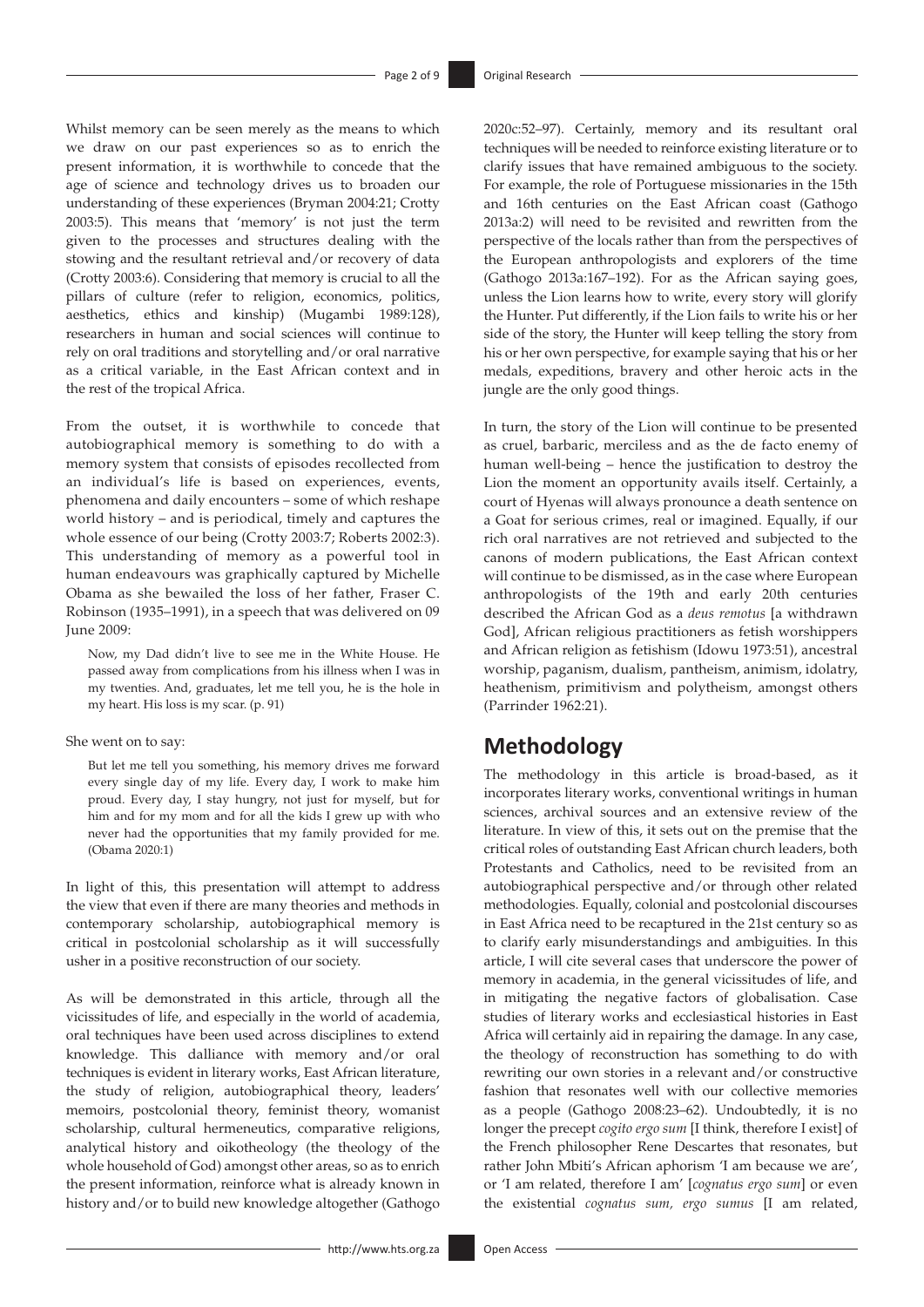therefore we are] (Gathogo 2001:21). In misrepresenting and/or distorting facts, we eventually hurt the collective memory of African heritage in general, thereby wounding memory and history in our East African context. African church history is replete with such unfortunate scenarios.

# **Oral techniques as an authentic model**

Oral history technique and/or oral methods in modern scholarship have gained broad acceptance as an authentic model in East Africa, Africa and beyond (Crotty 2003; Roberts 2002). Through oral narratives, rooted in African heritage, a person narrates his or her story as he or she knows it. Even though we may poke holes and say that narrators are biased and speak from their perspectives and that oral information wears out or erodes with time, it is worthwhile to also appreciate two things. Firstly, every historian writes or narrates from his or her own perspective, and there is no neutral human communication; hence we must underline this fundamental understanding. Secondly, any credible academic work has to adhere to the ethics of research; hence an oral researcher or historian has to be very keen when listening to those whose memories are fading because of advancing age or sickness or for any other reason (Bryman 2004:7; Crotty 2003:6). In carrying out oral research or documenting a given oral history, one has to listen to more than one person on the same subject under consideration (Bryman 2004:7). Beyond this, every data given must meet a logical threshold for it to be within the ethical standards. In other words, one may want to ask: Does it contradict another established theory that relates to the subject under consideration, and if so, where is the logic, or illogicality for that matter? In a nutshell, every credible research has to be empirically sensible; hence one cannot enforce a pedestrian stereotype and repackage it as a credible oral historical fact.

African women theologians have used storytelling and/or oral narrative techniques in scholarship to deconstruct patriarchy and eventually reconstruct womanhood and humanity in general. For as Phiri (1997) says:

The construction of womanhood by patriarchy is one of the central issues for feminist theologians globally and particularly in Africa because it has influenced the way women and the roles that women can play in African Church and society are imaged. Patriarchy has defined women as inferior to men thereby perpetuating the oppression of women by religion and culture. (p. 69)

As a tool of healing and reconciliation with a society that has unapologetically remained patriarchal, sexist and conflict-prone – as in the case of Somalia, Ethiopia, xenophobic South Africa, Mozambique, Sierra Leone, Angola, Rwanda and even after the disputed December 2007 elections, where over 1000 Kenyans lost their lives and over 400 000 found themselves homeless – an effective methodology has to be put into consideration (Gathogo 2012:74–91). In such contexts that define postcolonial East

Africa and Africa at large, storytelling becomes a critical tool of healing, learning, reconciliation and more importantly a tool of recovery from both locally and foreigninduced conflicts.

In view of this, oral history technique, and more importantly storytelling, becomes an avenue of healing that creates a forum for confessing sins of commission and omission. The healing confessions seen during the Truth and Reconciliation Committee (TRC) in post-apartheid South Africa is a case in point that underscores the importance of storytelling (Gathogo 2012:74–91). Storytelling thus aids in the psychosocial reconstruction of our conflict-prone society, a phenomenon that is largely triggered by competition for the few resources at our disposal. As a technique, oral history finds itself at home with the rank and file of society as it breaks down the dichotomies of learned versus not learned, educated versus uneducated, theologians versus nontheologians – as all voices can narrate their experiences for broader analysis and general consideration. To this end, Phiri (2004) shows the justification of engaging in oral theologies amongst African women theologians and explains thus:

Storytelling is one of the powerful methodologies that African women have revived. Musa Dube has developed a unique methodology of reading a biblical story in the context of globalisation through story telling technique. Through storytelling, African women are bringing to the attention of the world their spiritual, emotional and physical suffering and the potential they have to transform their situation of oppression. It includes men in its vision and struggle for African liberation from all forms of oppression. (p. 156)

Besides African women theologians, a leading North American black theologian, James Cone (1938–2018), captures the role of storytelling in aiding our memory when he says:

Every people have a story to tell, something to say to themselves, their children, and to the world about how they think and live, as they determine their reason for being … When people can no longer listen to the other people's stories, they become enclosed within their own social context … And then they feel they must destroy other people's stories. (Cone 1975:102–103)

Indeed, as early as 1941, Niebuhr (1941:41ff.), the American theologian, had captured the importance of storytelling in doing theology and academia in general when he noted that a lack of memory signals that the society is not real, and therefore it is not living up to the expected norms. In his words, this type of remembering is 'a moral event' or 'a conversion of memory' (p. 42) – which alone can make genuine solidarity possible.

Certainly, African indigenous religion relied heavily on oral techniques as a means of upholding peoples' memory and eventually preserving peoples' heritage. These oral approaches of preserving memory have remained relevant right into the 21st century. In view of this, Chidester et al. (1997) have helped us to appreciate this reality by citing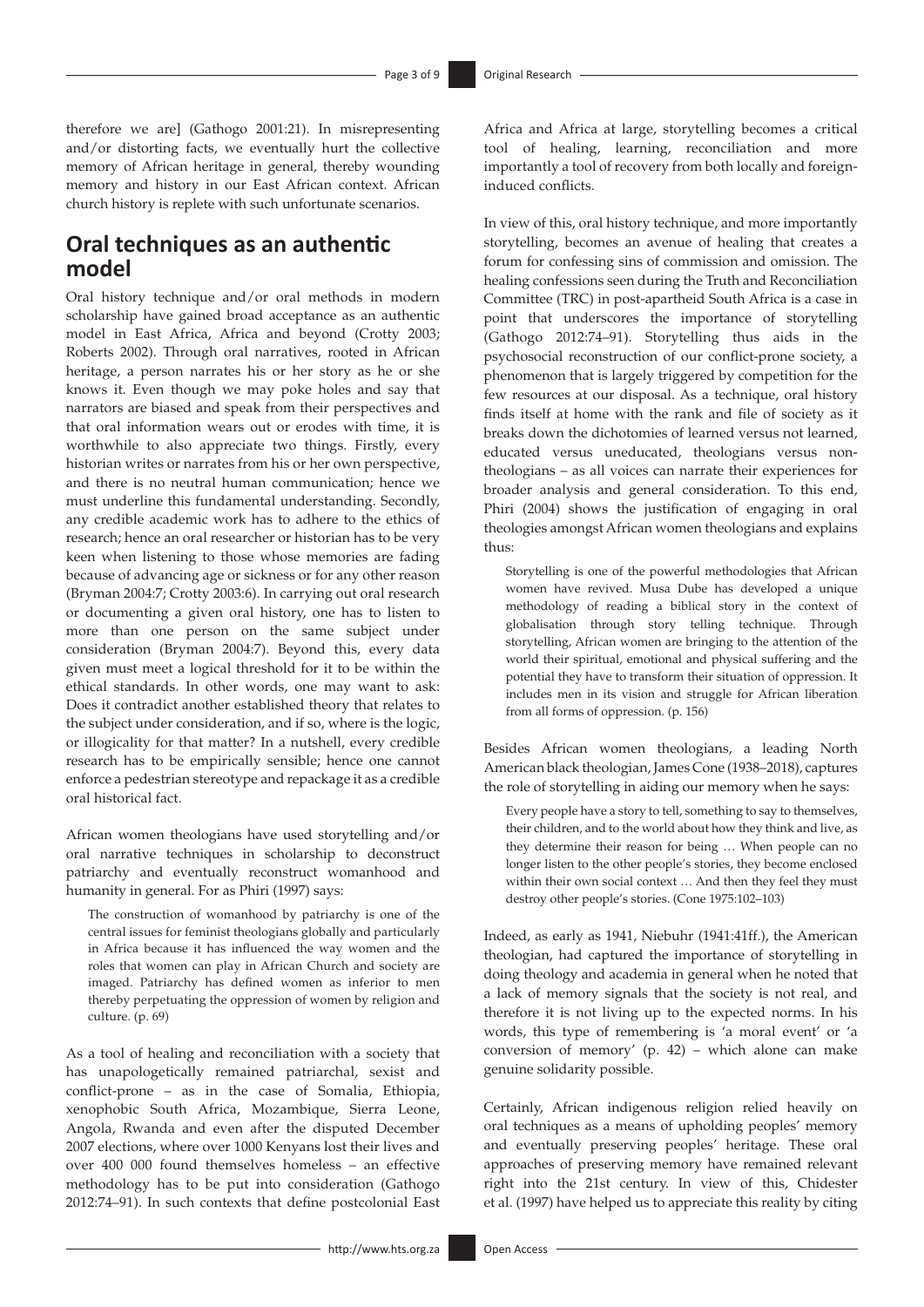Jomo Kenyatta's book, *Facing Mount Kenya*. They explain thus:

Consider the example of (Jomo) Kenyatta's *Facing Mount Kenya*. Note that this 'facing' is a metaphor for orientation in space and time as well as for motivation. To face Mount Kenya means to think and do African without any concern for non-African opinion. The first significance of this act of indifference lies in facing towards an African centre. Implied in the act is a facing away from other centres of meaning and power. Now this is not to suggest that these other centres are denied either existence or power within their sphere of influence; it is to stress, however, that Africans recognize a space and a moment in which every other centre can only register as subordinate to an African centre. It is in this space that the core of African identity inheres. (p. 2)

The import of Chidester et al.'s (1997) position helps us to see the resilience and nature of African indigenous education, which must necessarily be in dialogue with Western education so as to earn its relevance in tropical Africa. Embracing oral skills, which are rooted in African indigenous religion, is certainly critical, as:

The popular version of African traditional religion is what Africans (including some elites, though mostly the masses) do with no regard for what Westerners, or anyone else, may or may not think about it. It is what Africans do when they are just Africans. Now this does not mean that such a practice is completely untouched by alien influences, be they religious (such as Christianity or Islam) or secular (such as modernity); what it means is that in full cognisance of their historical context Africans do what they do for their own reasons rather than to impress someone else …. (pp. 2–3)

### **Songs and dances**

Besides oral narratives, riddles and drama, songs and dances constitute a very critical method of preserving African oral histories. Idowu (1973) reminds us that songs and dances:

[*C*]onstitute a rich heritage for the whole of Africa. For Africans are always singing and in their singing and poetry, they express themselves. In this way, all their joys and sorrows, their hopes and fears about the future, find an outlet. (p. 84)

For singing always becomes a forum for communicating and educating on certain issues of importance to the community. Songs and dances gain more memorable significance when they are blended with rituals, as they now communicate to both the living and to the ancestors, especially when libations are poured.

In his books *African Christian Theology: An Introduction* (1989) and *From Liberation to Reconstruction: African Christian Theology after the Cold War* (1995), Jesse Mugambi utilises the hymn–biblical text method in order to drive home his two themes of liberation and reconstruction. In particular, he uses four revivalist songs, composed in the 20th century in Europe, as a vehicle of communicating both his theology of liberation and a theology of reconstruction. In particular, he uses Elliot's (1957:58) song: 'Just as I am, without one plea, But that thy blood was shed for me, And that thou bidd'st me

come to Thee, O Lamb of God, I come' (quoted from *Christian Praise*). Perhaps the missing link is the lack of African indigenous songs in Mugambi's schema of liberation and reconstruction.

# **Postcolonial theory**

In regards to the African context, anticolonial movements and antislavery recollections and memories gave rise to postcolonial theory. Reading from Ngugi wa Thiong'o's works, he offers sharp critiques to the Christian missions of the 19th and 20th centuries. In his novels and books of plays, such as *Dreams in a Time of War*, *The River Between*, *Petals of Blood*, *I Will Marry When I Want*, *Weep Not Child*, *Devil on the Cross* and so on, postcolonial theory is clearly evident as he critiques missionary enterprises, colonialism, settler–missionary alliances, colonial hegemony, cultural imperialism, religious domination and conquest, and the modern versions of neocolonialism, which include corruption, the dominance of the bourgeoisie in the socioeconomic setup and so on. As he advocates for the decolonisation of the mind in his works, and in his use of postcolonial theory in general, he provides a means of defiance against exploitative, divisive and discriminative practices. In turn, elements that justify postcolonial theory are largely economic, social, political, religious, feminist and humanitarian (Mugo & Gathogo 2018:1–16).

One of the researcher's articles, titled 'Genesis, methodologies, and concerns of African theology of reconstruction', has outlined five stages of African Christianity and African theological thinking: Christianity as propagated by the early church fathers and the Apologists before the 4th century CE, the Portuguese Christianity of the 15th to 17th centuries, the brand of Christianity that was propagated by the early missionaries of the 19th and 20th centuries, the theologies of adaptation, indigenisation or inculturation and liberation – which was indeed experienced after the Bible was translated into the indigenous languages of the diverse peoples of Africa – and the emergence of theologies of reconstruction in the early 1990s (Gathogo 2008:23–62). The postcolonial theology of reconstruction, for example, emphasises inclusivity as opposed to exclusivity, bottom-up forms of development rather than a top-bottom approach:

[*P*]roactive rather than reactive; complementary rather than competitive; integrative rather than disintegrative; programmedriven rather than project-driven; people centred rather than institution-centred; deed-oriented rather than word-oriented; participatory rather than autocratic; regenerative rather than degenerative; future-sensitive rather than past-sensitive; cooperative rather than confrontational; consultative rather than impositional. (Mugambi 1995:xv)

As a postcolonial initiative, the theology of reconstruction is seen as a strong advocate for a free postcolonial African worldview that remains hopeful for a better future and builds on the Afro-optimist trend. It advocates the end of neocolonialism, just as colonialism was conquered. Although neocolonialism is largely seen as another form of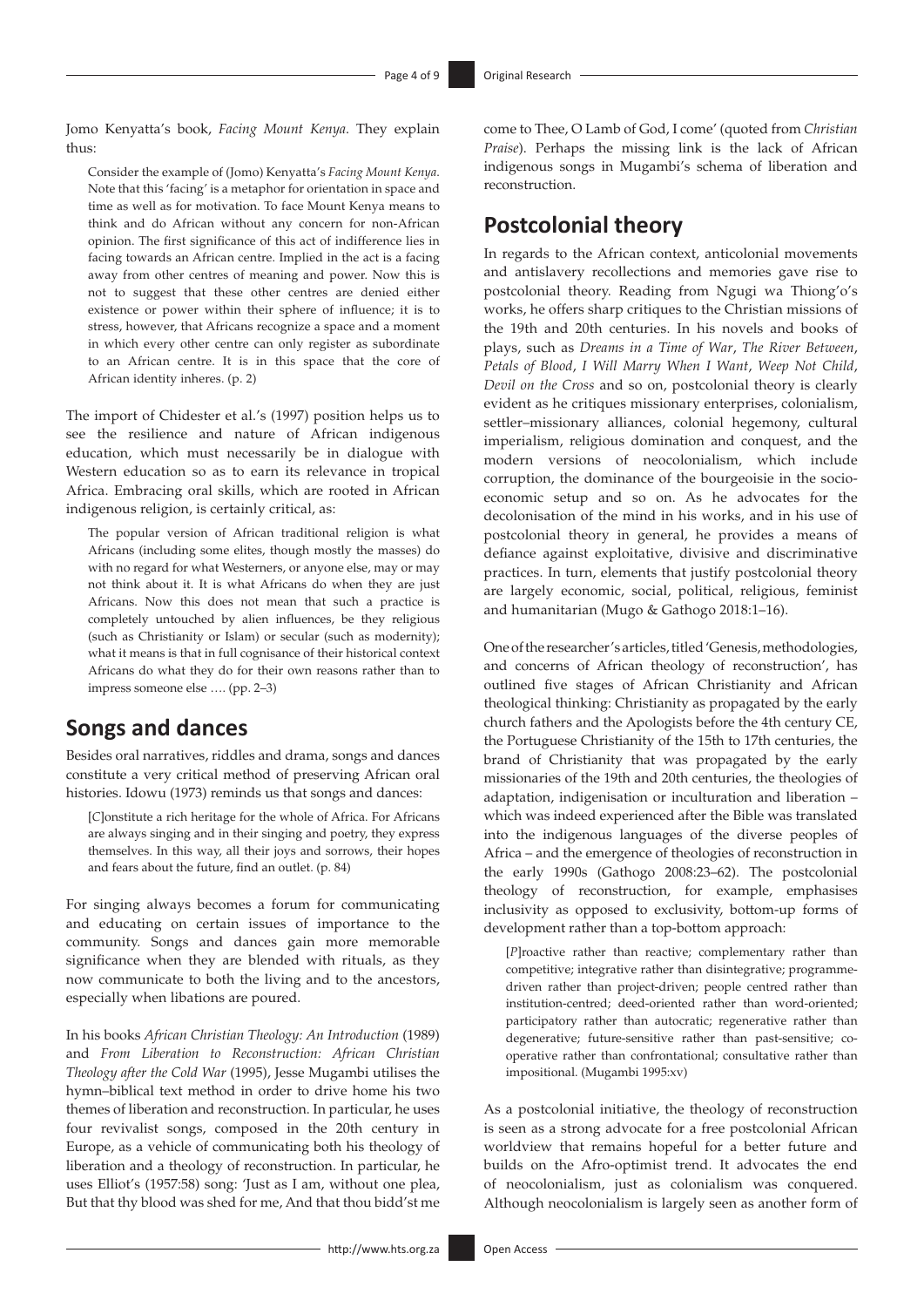imperialism, where the industrialised world interferes in the sociopolitical affairs of post-independent countries, it also includes dictatorship, mismanagement of national resources and corrupt practices amongst postcolonial African nations (Gathogo 2007a:185–186). The African theology of reconstruction is oriented towards the construction of a democratic and socio-economically empowered Africa that seeks to actualise the dreams of the Pan-Africanists of the 19th and 20th century, such as Marcus Garvey, George Padmore, C.L.R. James, Léopold Senghor, Aimé Césaire, William duBois, Edward Blyden, Jomo Kenyatta and Kwame Nkrumah, amongst others. Hence, reconstruction theologies appeal strongly to the ancestral memories of the dreams of African renaissance and sociocultural rebirth, which is spiced with 'calls for rebuilding, renewal, development and theo-ethical rebirth' (Gathogo 2008:24). It is no wonder that the sources of African theology of reconstruction appeal to the memory and/or to oral and technological sources. In this case, science and technology are only critical insofar as modernity and relevance are concerned. The sources therefore are, amongst others: the Bible, science and technology, the New Partnership for Africa's Development (NEPAD), All Africa Conference of Churches (AACC), African Cultural and Religious Heritage, the history of the Christian missions in Africa and the Pan-Africanist movement of the 20th century (Gathogo 2008:23–62). Certainly, the above five stages of African Christianity and African theological thinking proceed from precolonial to postcolonial Africa. Some methodological considerations in doing an African theology of reconstruction are, amongst others: historical enquiry, inclusivity, cultural– anthropological and philosophical enquiry, a multidisciplinary approach, a critical re-evaluation of biblical themes of liberation and salvation, storytelling and contextual theologising (Gathogo 2008:23–62; Mugambi 1995). To a large extent, these methodologies appeal to memory, hence signalling that the society is real and within its norms (Niebuhr 1941:43).

# **Ngugi wa Thiong'o's** *Wizard of the Crow*

In this book, Ngugi wa Thiong'o nurtures our collective memory by using his novel to remind the people of East Africa and Kenya in particular, mimicking the oppressive rule of 1980s and 1990s, where one person determined the destiny of masses of people, who were subjected to being hewers of wood and drawers of water, just as the Gibeonites were condemned to servitude under the Israelites (Jos 9:21). As single-party dictatorship reigned in Kenya with an iron fist, trumped-up trials, kangaroo courts and detention without trial became Kenya's defining characteristic until fearless clergy like archbishops David Gitari, Raphael S. Ndingi Mwana a'Nzeki and Zacchaeus Okoth, bishops Henry Okullu and Alexander Muge, Rev. Timothy Njoya and other notable clergy hit back at the seemingly intolerant governing system. Equally, other members of the civil society and lawyers such as Paul Muite, Gitobu Imanyara and

Martha Karua and veteran politicians such as Oginga Odinga, Kenneth Matiba, Charles Rubia, Martin Shikuku, Raila Odinga, Koigi wa Wamwere, Mukhisa Kituyi and Prof. Wangari Maathai challenged the system and called for a laissez-faire society for all (Gathogo 2009b, 2015a).

In the Kenyan context, the so-called second liberation heroes of the 1980s and 1990s were enthused by Kenya's collective memory after drawing lessons from the Mau-Mau rebels of the 1950s and 60s. The latter dared a conventional and stronger colonial army and gallantly sought Kenya's constitutional and economic independence. Appreciating their unique positioning in history, by appealing to their ancestry, emboldened the heroes and heroines of Kenya's second liberation, a phenomenon that ushered in a democratic society. In the global context, our collective memory of Mahatma Gandhi, Abraham Lincoln, Winston Churchill, Charles Nyamiti, John Mbiti, Kwame Bediako, Pope John Paul II and Mother Theresa, amongst others, 'drives [us] forward every single day of [our lives]' (Obama 2020:1) and motivates us to swing into action and deliver the world from the hotchpotch of issues that befog it. Further recollections put the African context in the position of Moses and Aaron as they confronted the Egyptian pharaoh with the dictum '[*t*] hus saith the LORD God of Israel, Let my people go, that they may hold a feast unto me in the wilderness' (Ex 5:1).

In his bid to decolonise the mind, Ngugi wa Thiong'o first wrote his novel, *Wizard of the Crow* (2006), in his indigenous Kikuyu (African) language, which in my view demonstrates that all languages are tongues of God and no language speaker should be subjected to being a hewer of wood and drawer of water, metaphorically or in any other way. The book, which was first called *Murogi wa Kagogo*, was later translated to *Wizard of the Crow*. Ngugi wa Thiong'o brings out the imaginary Free Republic of Aburiria to prick our collective memory.

In Ngugi wa Thiong'o's novel *Wizard of the Crow* (*Murogi wa Kagogo*), one character (Nyawira) in the country of Aburiria 'seems to apotheosize Wangari Maathai' (Muhia & Gathogo 2018:1–16). This is reminiscent of the case where Prof. Wangari Maathai fought bravely in the late 1980s and early 1990s to stop the construction of what is being framed, in the novel, as the highest building ever to be built on Earth, a building that was planned along the lines of the biblical story of the Tower of Babel (Gn 11:1–9). Wangari Maathai fought this ecologically insensitive building that the government of President Moi intended to build until Nairobi's public recreation park was spared from destruction. In Ngugi's novel, Nyawira (who represents hardworking women) risked her life and fought what was described by the government of Aburiria as that which will be an 'out-wonder [of] all the existing wonders of the world: the pyramid of Egypt, Taj Mahal, the Hanging Gardens of Babylon, the Great Wall of China etc' (Muhia & Gathogo 2018:8). Wangari Maathai went on to win the Nobel Peace Prize in 2004 for her crusade against human rights violations and in support of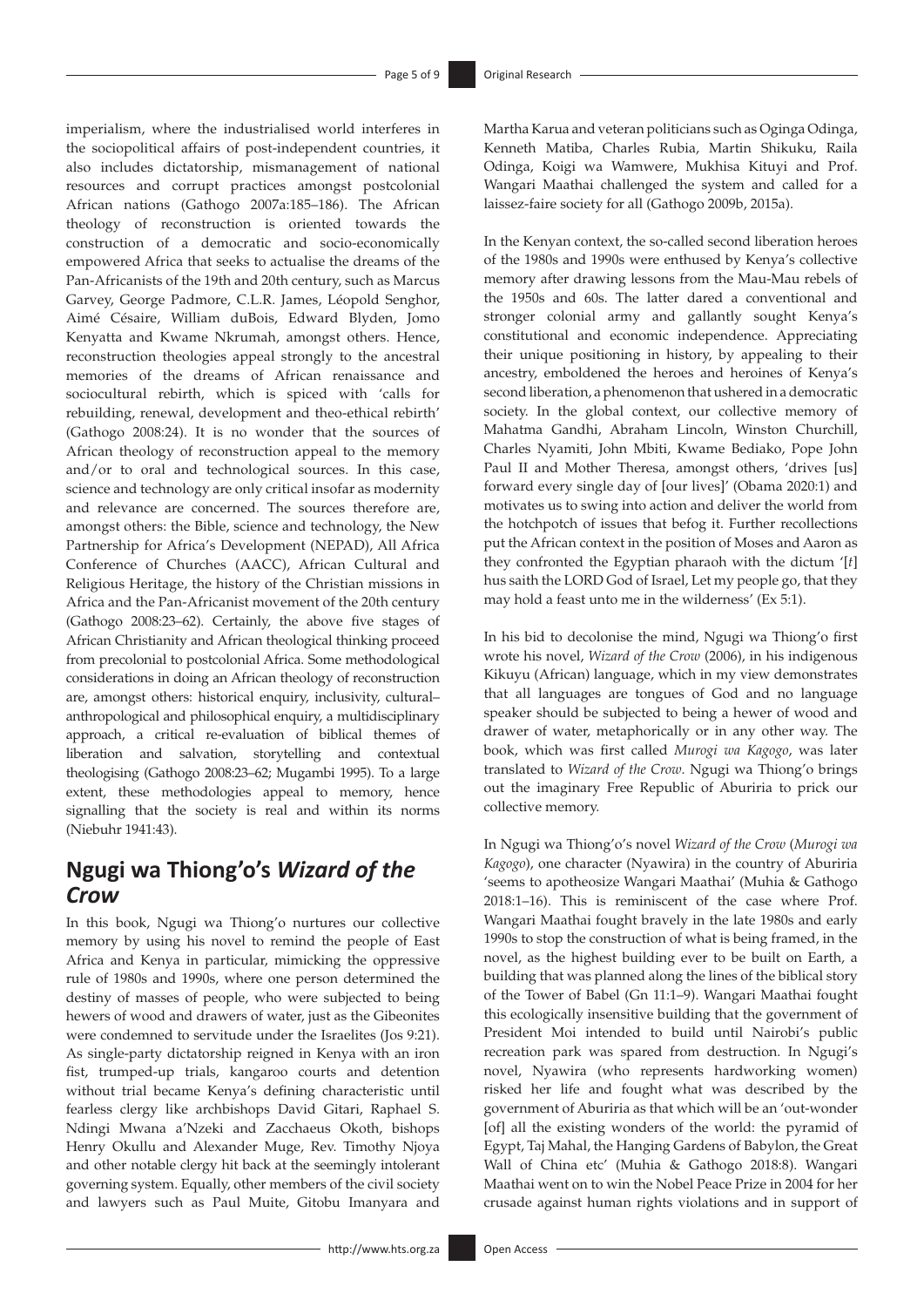environmental conservation. Wa Thiong'o appeals to the politics of language to show how historical factors have played a negative role in disfiguring the African memory. As noted in Gathogo (2016):

Ngugi wa Thiong'o, the well-known Kenyan novelist, dramatist and essayist, in his *Something Torn and New: An African Renaissance*, traces Africa's fragmentation and restoration amidst the global history of colonialism and modernity. For him, Africans in Africa and in the diaspora were subjected to the same erasure of all that preceded European conquest and colonisation. He sees similar patterns among other cultures, with the Irish and Native Americans being just two examples. Language therefore becomes critical in reconnecting conquered people to their respective cultures. In his quest for a revitalised Africa, he argues that a renaissance of African languages is an essential step in the restoration of African wholeness. He stopped writing in English in the 1970s in favour of African languages, specifically Kikuyu and Kiswahili, and ponders whether an African renaissance, following the dark ages of colonialism and apartheid, would be expressed in European languages. His foremost concern has therefore been the critical importance of language to culture. As he explores Africa's historical, economic and cultural fragmentation by slavery, colonialism and globalisation, Europhonism, the replacement of indigenous names, languages, and identities with European ones, reveals itself as a constant and irrepressible force the result of which he envisages to be the dismemberment of African memory. (p. 54)

### **Autobiographical theory**

Wole Soyinka's (1981) book *The Years of Childhood*, like Ngugi wa Thiong'o's *Dreams in a Time of War* (Thiong'o 2010), is another treatise that appraises the power of autobiographical theory. As in postcolonial theory, noted above, the power and essence of memory run concurrently. In *The Years of Childhood* (1981), Akinwade Oluwole Babatunde Soyinka, popularly called Wole Soyinka, gives an autobiographical account of events in his childhood, ranging from 1934, the year of his birth, through to 1945, as he grew up in the town of Ake, Nigeria. Soyinka spent 12 years of his life in Ake before moving to Ibadan to attend a government college. His starting point is a parsonage compound, among the Yoruba people in Abeokuta. Such memories are forward moving, as they inspire his readers to appreciate a humble starting point for top achievers as the ideal preparation for a major take-off. Soyinka, the Nigerian playwright, poet and essayist, went on to be awarded the Nobel Prize in Literature, in 1986, the first sub-Saharan African to be honoured in that category.

In Ngugi wa Thiong'o's *Dreams in a Time of War* (2010), he demonstrates the power of memory when he takes his readers on a journey right into the colonial era, which was characterised by cultural subjugation, 'modernity' conflicts, war, tension and the troubled relationship that emerged when Christianity created a middle class versus the rural poor. In attempting to prick our collective memory, in *Dreams in a Time of War* wa Thiong'o presents recollections of the Mau Mau war of independence, in which tens of thousands lost their lives during the 1950s and 1960s, to demonstrate

that we can dare to dream even in the worst of times. Hence, in his childhood and youthful moments, he could dare dream of a better world despite facing all sorts of danger. In employing autobiographical theory and method, Ngugi shows that human rights are sacrosanct and translate to the fact that complexities and the sociopolitical vicissitudes of life under colonialism, war and neocolonialism cannot bar the way for dreamers with a collective memory.

In Ngugi wa Thiong'o's novel *Decolonising the Mind* (1981, 1986), he reminisces about the dark days of Kenya's colonial history, where in 1952, African instituted schools, which allowed the use of the vernacular, were closed down following the Mau Mau (freedom fighters) skirmishes. This coincided with the declaration of a state of emergency on 20 October 1952 that lasted till 12 January 1960, when it was lifted by the British colonial government (Gathogo & Njogu 2019). This banning of patriotic schools went hand in hand with the idea of making English the only language of instruction in schools and using it as a measure of intelligence. In other words, the better you spoke English, the more intelligent you were seen to be, as other languages were treated as inferior. Such recollections are critical in formulating and planning for a better future.

# **Church historians and the autobiographical approach**

Church history and historians of theological and religious studies have also employed critical autobiographical theory in addressing cutting-edge issues facing society and in employing memory to move society forward. Conducting literature searches and reviews shows social-ecclesiastical publications that have employed an autobiographical approach to communicate critical matters. Such works include *Nelson Mandela: 'No Easy Walk to Freedom'*, which is a vivid biography that takes its title from a 1953 speech in which Mandela reminded his audience that the dismantling of apartheid would not be an exercise in smooth sailing. Authored by Barry Denenberg, in 2014, it utilises an autobiographical approach and demonstrates the power of memory in moving humanity forward.

Other critical publications that utilise autobiographical theory include 'A brave one-legged general: The story of Mau Mau General Kassam Gichimu Njogu' (Gathogo 2020a:1–7), 'Karubiu wa Munyi and the making of modern Kirinyaga, Kenya' (Gathogo 2020b:1–8), 'Steve de Gruchy's theology and development model: Any dialogue with the African theology of reconstruction?' (Gathogo 2019a:307–328), 'Mwendoni-ire Z K: Reconstructing the memory of Z. K. Matthews in Southern Africa (1901–68)' (Gathogo 2019b:1–16), 'Theological education in tropical Africa: An essay in honour of Christina Landman and a Kenyan perspective' (Gathogo 2019c:1–9), 'The use of indigenous resources in environmental conservation in Ngugi wa Thiong'o's *Murogi wa Kagogo*: a religio-cultural perspective' (Muhia & Gathogo 2018:1–16), 'Nahashon Ngare Rukenya and the moral re-armament in Kenya: The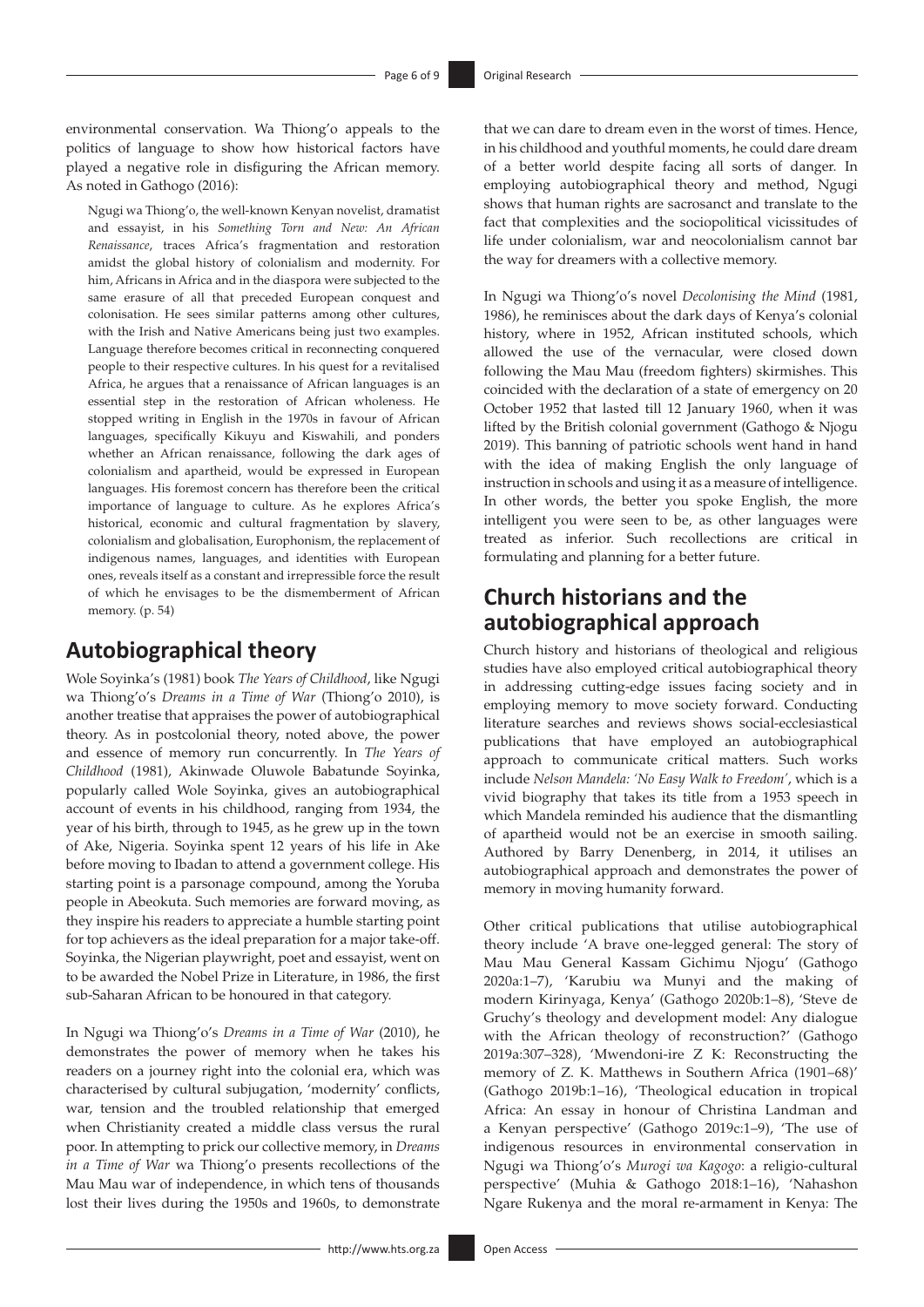turning point and the post Mau-Mau war reconstruction (1959–1970)' (Gathogo 2018:1–16), 'Nursing a bullet in the human body: Mau-Mau rebels' General Magoto (1927–) and Kenya's quest for independence' (Gathogo 2017a:1–15) and 'The marginalization of women in the African Initiated Churches in South Africa' (Molobi 2008:289–308).

Other publications include, amongst others: 'Mau-Mau rebels' doctor in Mount Kenya East Forest (1952–60): Retrieving the revolutionary history of Milton Munene Gachau' (Gathogo 2017b:32–48), 'Bilingualism in Albert Schweitzer's works and its relevance for Africa' (Gathogo 2016:46–58), 'Ecclesiastical and political leaderships in one armpit: Reconstructing the memory of Thomas Kalume' (Gathogo 2015a:92–110), 'Extremist or an inculturationist? Retrieving Milkah Muthoni's (1948–2009) afro-Pentecostalism' (Gathogo 2014a:191–214), 'Women, come and roast your own ram!' Recollections on Mau-Mau general Chui Wa Mararo (1927–1956) (Gathogo 2014b:102–120), 'Johana Njumbi (1886–1991): The pioneer African leader in Mutira Mission' (Gathogo 2013b:74–95), 'Unsung heroes and heroines at Mutira Mission, Kenya (1907–2012)' (Gathogo 2013c:107–127), 'Mercy Oduyoye as the mother of African women's theology' (Gathogo 2010:1–18), 'The birth of Protestant education in East Africa: Sampling Johannes Ludwig Krapf (1810–1881)' (Gathogo 2009a:167–192), 'Reading John Calvin in African context: Any relevance for social reconstruction of Africa?' (Gathogo 2009b:219–235), 'The history and nature of Gitari's leadership prowess, 1986–91' (Gathogo 2007b:333–347), 'Jesse Mugambi's pedigree: Formative factors' (Gathogo 2006:173–205), 'Dealing with poverty, health and maternal child survival: The Organisation of African Independent Churches perspective' (Molobi 2016) and 'Traumatized between culture and religion: Women's stories' (Landman 2012:1–6).

# **The case of men battering in Kenya**

Showcasing the men-battering phenomenon in Kenya shows the import of an oral technique perspective, as it points to a trajectory that has become the norm in the 21st century.

In most of his published works, the researcher has relied on oral history technique in order to gather data and eventually demonstrated the power of the people's collective memory in moving society forward. For example, the researcher's article 'Men battering as the new form of domestic violence? A pastoral care perspective from the Kenyan context' (Gathogo 2015b:1–9), published in 2015 based on research that was carried out in 2012, sets out to establish whether men battering has been in African society since time immemorial. How was it handled in the indigenous society when it occurred? What was the cause then and now? Is there anything that can be done to stop it now that it has been experienced overtly since February 2012? Are we sitting on an explosive time bomb? Are we sitting on a volcano that is ready to erupt? (Gathogo 2015b:1–9). The researcher started by collecting data from 26 out of the 47 counties that make up Kenya, after newspapers became awash with

cases of men battering by women, a phenomenon that was in contrast with the established trends in domestic violence. In particular, one Friday on 10 February 2012, the headlines of the local Kenyan dailies shocked the entire nation when a photo of a disfigured man in his mid-life was displayed (Gathogo 2015b:1–9). Later it became clear that Mr. Simon Kiguta, a 40-year-old man, had been brutally attacked by his wife of 12 years with a panga (machete). As Ms. Julliana Wairimu fled their matrimonial home for fear of retaliation from the villagers, Mr. Kiguta was taken to Nyeri Provincial Hospital and admitted to the intensive care unit, where he miraculously survived. Shortly after, newspapers and social media splashed photos of another disfigured man, Mr. Francis Muchiri, 34, who openly stated whilst at Mukurweini District Hospital, Nyeri County, on 12 February 2012 that he had been battered by his wife.

In a succession of events, Kenyan men started speaking up and narrating bizarre stories countrywide about their encounters with murderous spouses. In Taita Taveta County, Taita District, Daniel Mulonzi, the area Gender and Social Development Officer, admitted that indeed genderbased violence was rampant in the region – and called for urgent attention (Mnyamwezi 2012:1). In Kisumu, West Kolwa, Western Kenya, Chief Otieno Kabisae reported that he had a number of cases of violence against men by their spouses but regretted that most men preferred to treat their injuries silently so as to avoid being mocked by their fellow men and society at large (Anyuor 2012:1). This drove me to appeal to our collective memory, as oral techniques guided the research in attempting to understand the cultural approaches to addressing men battering throughout the generations. What were the African indigenous ways of addressing men battering in a patriarchal society? Listening to about 200 representatives from 26 counties, out of the 47 that constitute Kenya, yielded interesting approaches that were authentic and creative. The oral narrative technique is certainly essential across the social and human sciences, of which church history is a part. Indeed, oral history techniques are included in the 21st-century skills movement in education, skills that are geared towards problem-solving of cutting-edge issues facing society and that include curriculum revision, the use of science and technology, critical thinking, creative thinking, joint research, collegiality, relevance and contextual-sensitivity, amongst other skills (Gathogo 2015c). Oral history techniques are certainly significant in moving East Africa and the rest of the tropical Africa forward.

## **Conclusion**

The article has striven to show the power of memory in academia and in social discourse, with particular reference to the African context. With scholars employing diverse theories in their discourses, an appeal to memory remains a critical starting point. In any case, even Isaac Newton (1643–1727) had to appeal to memory in rejecting flattery and praise for his role in formulating the laws of motion and universal gravitation, as he said, '[*i*]f I can see this far, I must have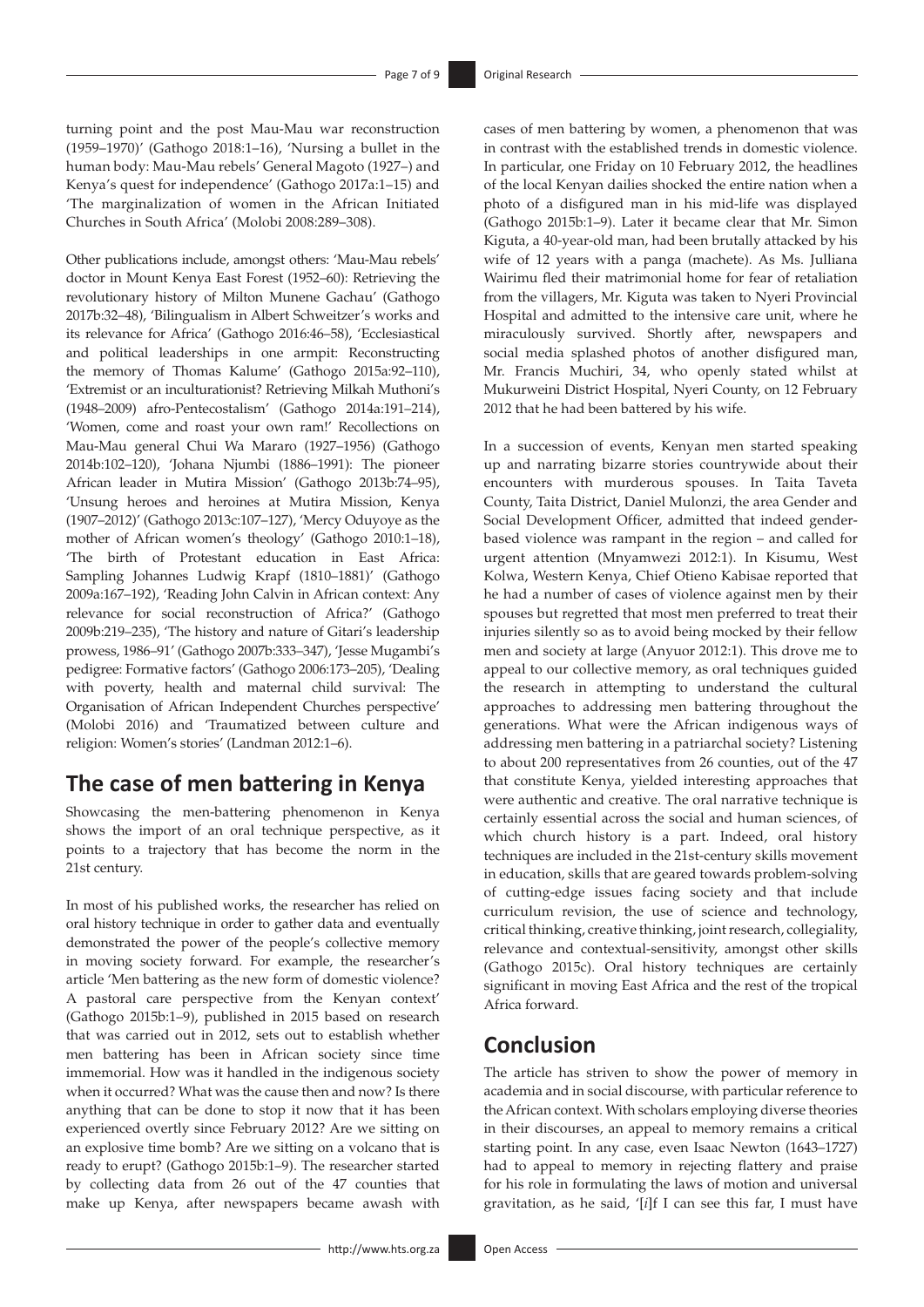stood on the shoulders of other giants', referring to his predecessors in the scientific discoveries of the 17th century such as Galileo Galilei (1564–1642) (Gathogo 2017c:xix–xx).

Considering that memory is the origin of everything, our methodology in modern forms of learning has to factor in oral techniques as equally credible. The fight against coronavirus disease 2019 (COVID-19) is a good point of reference, as we see many Africans appealing to African indigenous resources as they combat it and are successful to a large extent. With books of plays, novels, church history textbooks and academic journals appealing to oral techniques, memory as the origin of everything becomes the major driving force in academic discourse. Similarly, several theses and dissertations have employed autobiographical methods and theory to unveil the critical cutting-edge issues facing society. This demonstrates the power of memory in moving humanity to the next progressive level. As noted in our introduction, autobiographical memory is a memory system that consists of episodes recollected from an individual's life and is based on experiences, events that took place at a particular time in history and general facts about history. This method is critical for unveiling the concerns of our contemporary world. Church historians cannot escape it in their scholarly discourse. In a nutshell, this article has brought to the fore the fact that memory is not linked to interest alone, as experiences and key events also have their part as well.

On the whole, the article has ably deconstructed the notion that the only reliable and trustworthy way of remembering, learning and teaching, is the written word. It has also demonstrated that oral history techniques can take the form of autobiographies, festschrifts, memoirs, plays and other literary works that mimic unpleasant communal realities. Oral techniques in history have captured several themes, including suppressed histories of gender (in)justice, colonial actualities, neocolonialism, domestic violence and other cutting-edge issues facing society. Barry Denenberg's book *Nelson Mandela: 'No Easy Walk to Freedom'* (2014), which utilises the autobiographical approach, has also been cited to demonstrate the power of memory in modern academic discourse. The author has also borrowed from his own works to demonstrate the power of oral techniques in modern scholarship. Some of the literary works cited include Ngugi wa Thiong'o's *Wizard of the Crow* (2006) and *Dreams in a Time of War* (2010) and Wole Soyinka's *The Years of Childhood* (1981). In view of this, oral history techniques, in their diverse forms, have been displayed as a critical methodology in the 21st century.

### **Acknowledgements**

The author would like to thank the peer reviewers for their thorough assessment of the article, which helped greatly in improving it from its original form. The author would also like to thank the Research Institute for Religion and Theology (RITR) of the University of South Africa for the 2020 research output that promoted this research.

### **Competing interests**

The author declares that he has no financial or personal relationships that may have inappropriately influenced him in writing this research article.

### **Author's contributions**

J.M.G. is the sole author of this research article.

### **Ethical considerations**

This article followed all ethical standards for research without direct contact with human or animal subjects.

### **Funding information**

The author acknowledges the Research Institute of Religion and Theology (UNISA) for its research output of 2020 that made it possible for him to complete this task.

### **Data availability**

Data sharing is not applicable to this study as no new data were created or analysed in this article.

### **Disclaimer**

The views and opinions expressed in this article are those of the author and do not necessarily reflect the official policy or position of any affiliated agency of the author.

### **References**

- Anyuor, N., 2012, 'Unreported cases of male battering in Nyanza', *The Standard*, viewed 08 July 2012, from [http://www.standardmedia.co.ke/?articleID=2000052337&story\\_](http://www.standardmedia.co.ke/?articleID=2000052337&story_title=Unreported-cases-of-male-battering-in-Nyanza) [title=Unreported-cases-of-male-battering-in-Nyanza](http://www.standardmedia.co.ke/?articleID=2000052337&story_title=Unreported-cases-of-male-battering-in-Nyanza).
- Bryman, A., 2004, *Social research methods*, Oxford University Press, Oxford.
- Chidester, D., Kwenda, C., Petty, R., Tobler, J. & Wratten, D., 1997, *African traditional religion in South Africa: An annotated bibliography*, Greenwood Press, London.
- Cone, J.H., 1975, *God of the oppressed*, Seabury, New York, NY.
- Crotty, M., 2003, *The foundations of social research*, Sage, London.
- Denenberg, B., 2014, *Nelson Mandela's no easy walk to freedom*, Scholastic Inc., New York, NY.
- Elliot, C., 1957, *Christian praise*, Tyndale Press, London.
- Gathogo, J., 2001, *The truth about African hospitality: Is there hope for Africa?*, The Salt, Mombasa.
- Gathogo, J., 2006, 'Jesse Mugambi's pedigree: Formative factors', *Studia Historiae Ecclesiasticae* XXXII(2), 173–205.
- Gathogo, J., 2007a, 'Story-telling as a methodology in developing a theology of reconstruction', *Studia Historiae Ecclesiasticae* 33(1), 155–186.
- Gathogo, J., 2007b, 'The history and nature of Gitari's leadership prowess, 1986-91', *Churchman* 121(4), 333–347.
- Gathogo, J., 2008, 'Genesis, methodologies, and concerns of African theology of reconstruction', *Theologia Viatorum* 32(1), 23–62.
- Gathogo, J., 2009a, 'The birth of protestant education in East Africa: Sampling<br>Johannes Ludwig Krapf (1810–1881)', Studia Historiae Ecclesiasticae Johannes Ludwig Krapf (1810–1881)', *Studia Historiae Ecclesiasticae* XXXV(Supplement), 167–192.
- Gathogo, J., 2009b, 'Reading John Calvin in African context: Any relevance for social reconstruction of Africa?', *Studia Historiae Ecclesiasticae* 35(2), 219–235.
- Gathogo, J., 2010, 'Mercy Oduyoye as the Mother of African women's theology', *Thelogia Viatorum: Journal of Theology and Religion in Africa* 34(1), 1–18.
- Gathogo, J., 2012, 'Reconciliation paradigm in the post-colonial Africa: A critical analysis', *Journal of Religion & Theology* 19(1–2), 74–91. [https://doi.](https://doi.org/10.1163/15743012-12341235) [org/10.1163/15743012-12341235](https://doi.org/10.1163/15743012-12341235)
- Gathogo, J., 2013a, 'The birth of protestant education in East Africa: Sampling Johannes Ludwig Krapf 1810–1881)', *Studia Historiae Ecclesiasticae* 35(1), 167–192.